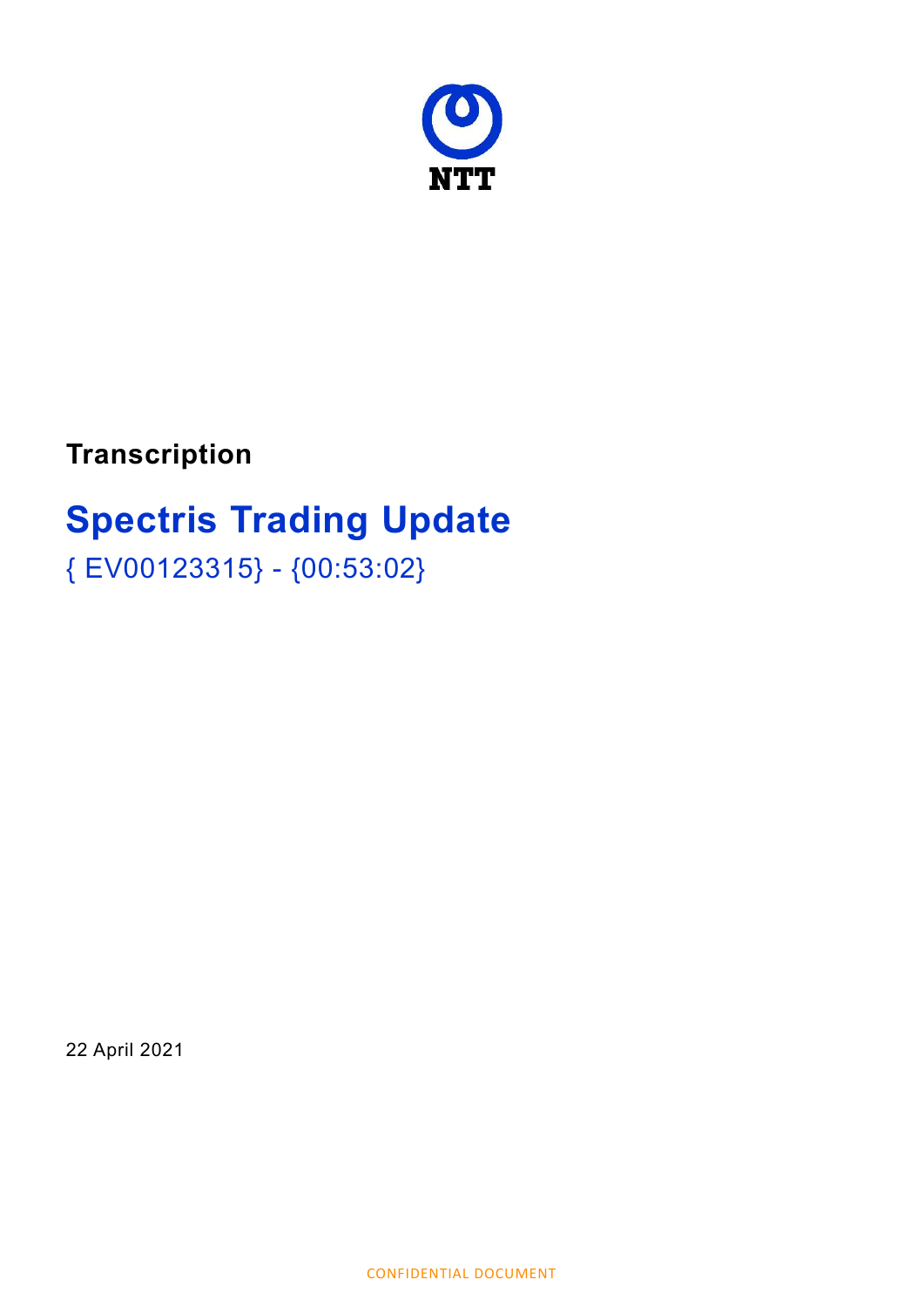

{EV00123315} - {00:53:02}

## **PRESENTATION**

#### **Operator**

Welcome to the Spectris trading update. Throughout the call, all participants will be in listen-only mode, so there's no need to meet your own individual lines, and afterwards, there will be a question-and-answer session. Just to remind you, this call is being recorded. Today, I'm pleased to present Andrew Heath, Chief Executive; and Derek Harding, Chief Financial Officer. Please begin your meeting.

## Andrew Heath

Thank you very much, and good morning, everybody, and welcome to the Spectris Q1 trading update. I really do hope that you're keeping safe and well at this time. I'm joined by Derek Harding, our CFO, to discuss our performance in the first quarter of 2021.

While it's pleasing to see many economies and markets recovering during the first quarter, albeit at varying speeds, we're again seen COVID-19 cases rising and lockdown still prevalent in a number of the countries in which we operate. Therefore, we continue to take a balanced approach to managing our business in line with our culture and values as we did through last year. Our priority remains ensuring we support both our employees and our customers whilst continuing to progress our strategic initiatives to take advantage of the recovery.

And I have to say this approach is working well for us. We have started the year strongly. As you remember, at the time of our full year results, we stated that the order intake in the last quarter of 2020 provided good momentum coming into this year. And that's certainly been borne out. The order book has been further strengthened through the first quarter. I'm very pleased with the Group's performance, which is ahead of our expectations at the year end, with the growth in sales reflecting both the execution of our strategic growth initiatives as well as the recovery in many of our end markets.

For the Group as a whole, like-for-like sales increased 5% in the first quarter with a particularly strong performance in March. Like-for-like orders also increased, similarly, by 5%. And if we exclude the businesses divested, i.e. Millbrook and BK Vibro, the order book was even stronger, at 10%. In all regions, the backdrop has improved, although sales in Europe and North America remained lower year on year. Like-for-like sales increased 24% in Asia, albeit against an easier comparator, reflecting the earlier impact of COVID there in 2020. In China, growth was notably strong, with sales up by more than 50% in the period.

Turning now to our businesses. Malvern Panalytical recorded a 20% increase in like-for-like sales in the first quarter. Although it was an easier comp, given the high Asia exposure and early impact from COVID last year, there was strong growth across all regions. Sales in the pharmaceutical customers were very robust, reflecting the market growth and also the recent product introductions such as our Zetasizer Advance and Amplify Analytics programme in bio-pharma. Like-forlike sales into academic research remained lower. However, they have started to recover as research institutes open up further around the world.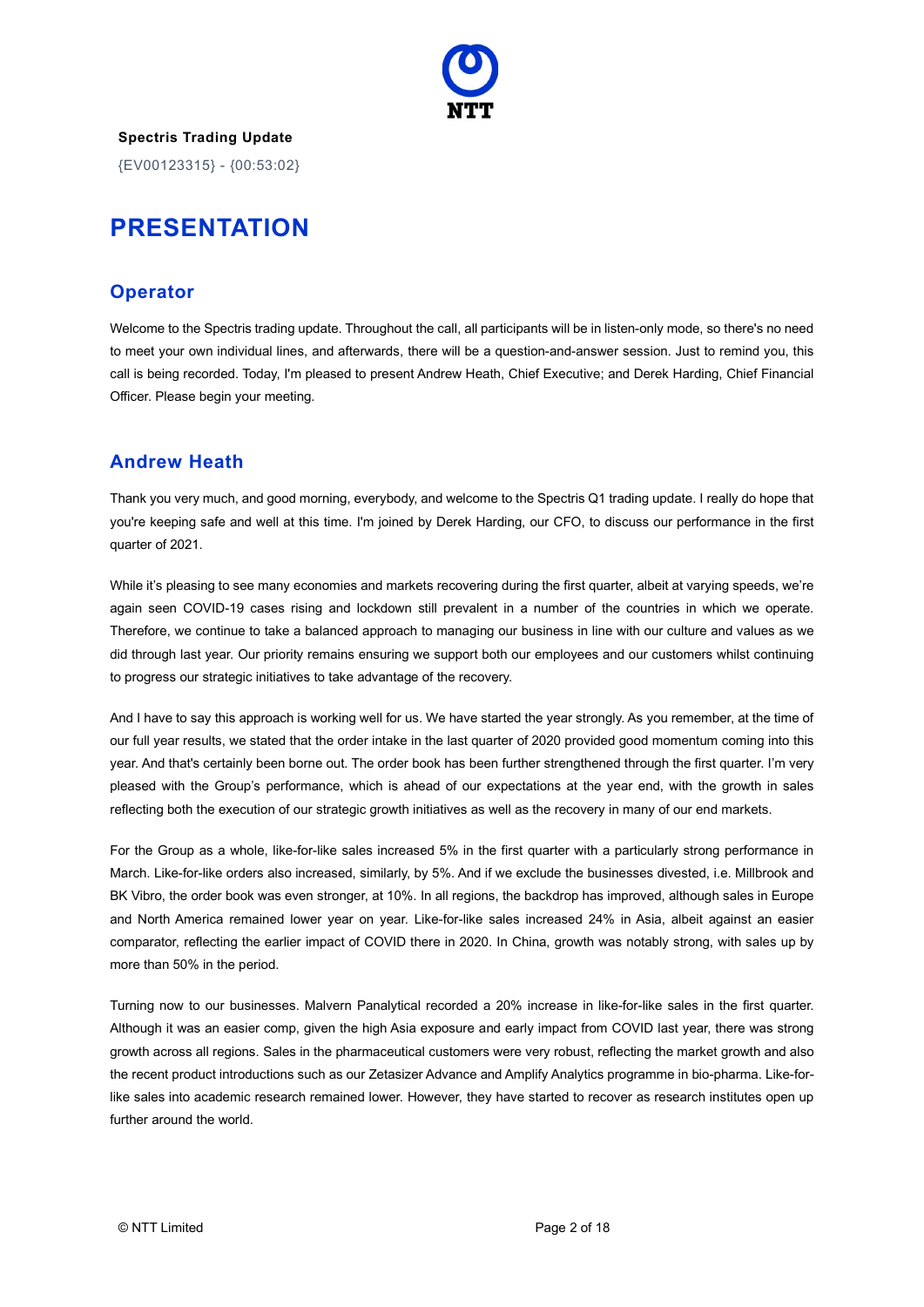

{EV00123315} - {00:53:02}

Moving onto HBK, and reflecting its later cycle exposure and, therefore, a tougher comparator, like-for-like sales here declined 3%. Machine manufacturing, though, continued the strong performance from 2020, which reflects good onward demand in our weighing technologies, in particular. Sales into the electronics, telecoms, and aerospace customers also rose year on year. And although automotive like-for-like sales were lower, the rate of decline is easing, and we expect good demand for our simulation software and electric power applications here.

Despite the lower like-for-like sales, order momentum did improve at HBK through the quarter with key wins, including new VI-grade NVH-simulators, sensor orders to the process and aerospace industries, strong software renewals, as well as our new eDrive and eGrid solutions with major auto OEMs.

At Omega, like-for-like sales were 1% higher, broadly flat in North America - its main market - but with good growth in Asia, particularly China and South Korea. The strong recovery in Asia and the improving trend in North America has led to a good backlog going into the second quarter. Order growth in the quarter exceeded that of sales. In particular, we've seen a robust growth in demand for our temperature products, which should underpin sales growth in Q2.

In Industrial Solutions, like-for-like sales here increased 2%, with all but one of the retained businesses posting growth in the quarter. Sales were strongest into semiconductor, electronics, and pharmaceutical end markets, reflecting our order backlog coming into the year, but also market growth and some market share gains.

PMS has seen particularly strong demand for its Ultra DI 20 and UltraChem 20 instruments, with high urgency for environmental monitoring systems, which is primarily driven by increased demand for vaccines and onshoring of production.

Servomex has seen good gains in petrochem in China, and also, semiconductors, generally.

Red Lion have won notable projects with their new FlexEdge automation platform from energy customers and this is underpinning growth above market.

Turning now to our balance sheet and M&A.

Our businesses remain highly cash generative. At the end of March, we had £334.8 million of cash on the balance sheet. We have further added around \$52 million or £38 million to that in April, with the proceeds from our holding in the US listed company where the merger has now completed. This represents a gain of almost \$33 million. And activities to establish the Spectris Foundation using part of this gain are well underway.

This week we have also agreed another divestment, that of ESG, our microseismic solutions business. This is the fourth in our portfolio optimisation programme, and although small in scale, ESG has margins lower than the group average. I'd just like to take this opportunity to thank all of our ESG employees for their contribution to Spectris over the years and to wish them well in the next stage of their journey.

We remain on track to complete the acquisition of Concurrent Real-Time during the quarter. I'm delighted that we are adding Concurrent to our HBK platform. Simulation is one of the key strategic growth areas for HBK, and Concurrent's highly-complementary technology will strengthen and expand our virtual testing solutions. Their hardware and software solutions are used for testing critical systems to ensure they work correctly within real time applications, and are already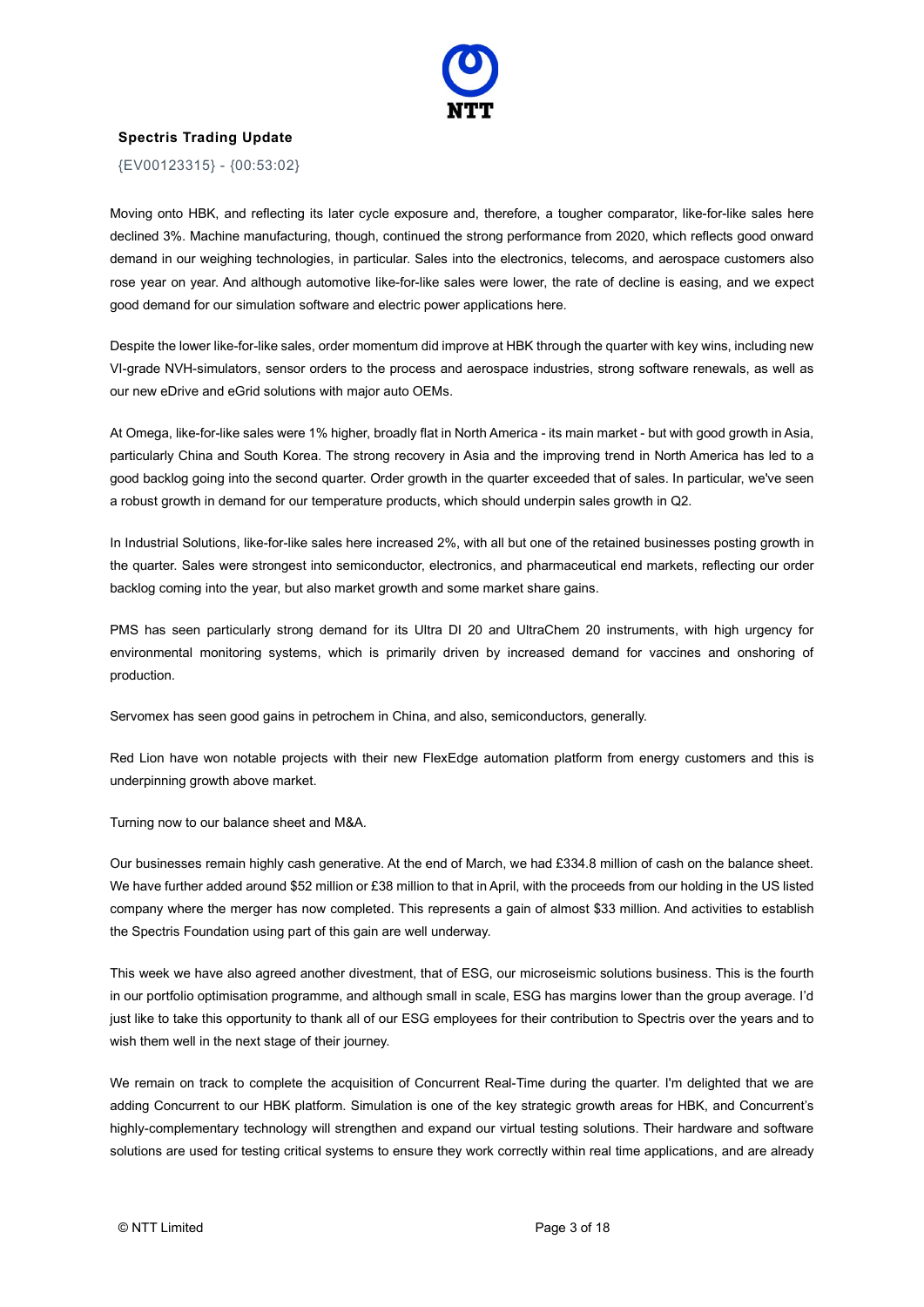

{EV00123315} - {00:53:02}

used by HBK to power its VI-grade simulators. Combining the two businesses will create a more complete and compelling offering for our customer base, helping them bring high quality products to market faster and at lower cost. And we do really look forward to the team joining us post-completion.

So, in summary, I am very pleased with our performance in the first quarter. At our full-year results, we said that the order book coming into the year provided good momentum for the first quarter, but in fact sales came in ahead of our expectations. We are obviously benefiting from the market recovery, but also by executing on our strategic growth initiatives. The numerous recent product launches are certainly driving incremental growth beyond just the market. Expansion in our order book provides confidence that the momentum we are seeing should continue. And with our improved cost base, this creates a strong operating leverage opportunity. And as such, we are well-positioned for the continued market recovery in 2021.

Our strategic objects of organic growth and margin expansion remain, and I'm pleased that we have continued to optimise our portfolio and announce our first acquisition. As ever, we remain focused on delivering sustainable, long-term value to our shareholders.

And with that, very happy to open up to questions.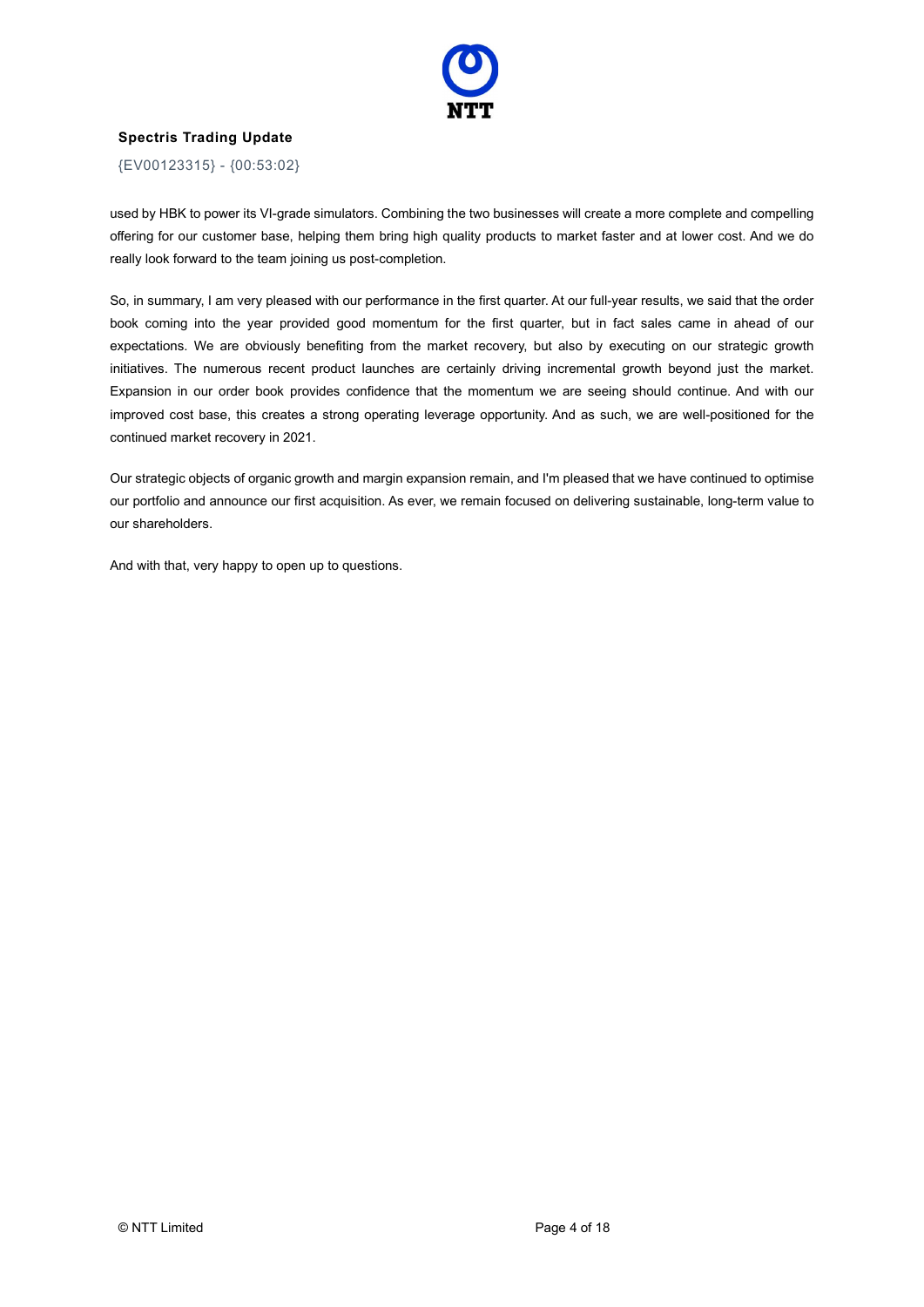

{EV00123315} - {00:53:02}

# Q&A

## **Operator**

Thank you. If you wish to ask a question, please dial 01 on your telephone keypads now to enter the queue. Once your name has been announced, you can ask your question. If you find your question is answered before it's your turn to speak, you can dial 02 to cancel. So, once again, that's 01 to ask a question, or 02 if you need to cancel.

Our first question comes from the line of Andrew Wilson at JP Morgan. Please go ahead. Your line is open.

## Andrew Wilson

Hi. Good morning, everyone, and thanks for taking my question. I've just got two. I'm interested in any colour on the conversations you've been having with some of the automotive customers. I think you've touched on, obviously, still some pressure in that market, but things improving. I'm interested how broad-based that improvement is. Is it just solely around EV development, or is it broader? And any sense on when we might start seeing that turning positive?

## Andrew Heath

OK, do you want to take the questions in turn? Very happy to. Good to hear from you. From an auto perspective, we have certainly seen the recovery coming through regionally: particularly strong in Asia to start with, North America, and now progressively into Europe. And we're seeing that, certainly, in our HBK business, that things are now on the turn and starting to flow through.

You have to remember at HBK, we are 80% exposed to R&D activities within auto. So, yes, the new platforms is really what drives the demand, and customers have certainly been prioritised: the electrification, EVs, hybrid vehicles over more conventional internal combustion engine programmes, in general. So, we are seeing a disproportionate growth there, relative to what we've seen historically.

But I think, as we said at the full year results, that's good news for us because we have a broader exposure to the new technologies within the drive for electrification, whether that's in terms of our simulator offerings, whether that's in terms of our e-drive, e-grid offerings, whether it's our noise measurement capability in the certification of drive-by noise. So, all of those things are certainly helping to stimulate the recovery for us within auto. Hope that answers your question.

## Andrew Wilson

Very much so. The second one is slightly different; it's probably a little bit broader. Hearing a lot around supply chain challenges and also, potentially, customers pre-buying or trying to buy ahead of when they normally would, basically, to avoid shortages and get the months plan and reduce those lead times. Just interested if there's any real challenges on the supply chain side, and also any indications of customers potentially dragging forward some of the orders.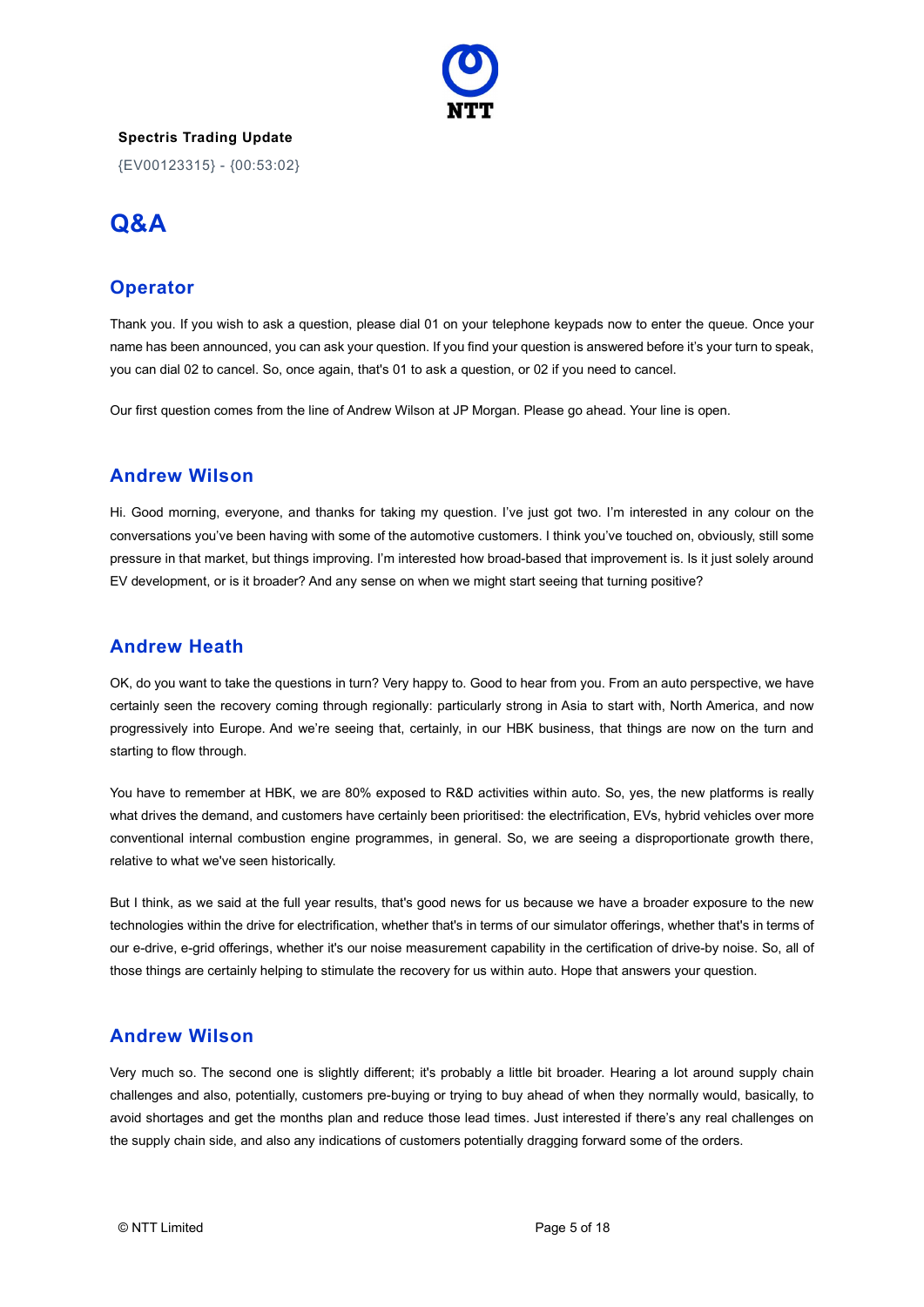

{EV00123315} - {00:53:02}

#### Andrew Heath

Let's start with the supply chain constraints. We haven't been immune, and there's been quite a lot in the media, but certainly, in all my reviews with the businesses - and this is a standing agenda item in our monthly discussions with the businesses - at the moment, we are seeing some disruptions. But the unanimous feedback is that it's manageable. We are seeing some of the semiconductor electronics constraints flowing through, but it's more of an irritant at the moment. Frequently, within semiconductors, electronics, there's always the obsolescence that you have to deal with. So, in many ways, this is similar to the level that we are familiar with, if you like.

The feedback from all our businesses is, at the moment, it's manageable, and certainly more on the metals side and component side, they're not seeing very much to anything impacting us. So, generally speaking, other than the odd product line having to have some extra engineering work done to it to either redesign a printed circuit board or something, it's pretty small. And then, I think, on the flipside of all that, in terms of inventory build back, for most of our businesses, that's not really the market that we serve; most of our orders are discrete requirements, rather than for general stocking or inventory purposes.

I think it's fair to say, though, that the businesses that are more distribution-focused like Omega, Red Lion, we have seen some of the distribution customers there certainly building back inventory, which has helped Omega, and is also helping Red Lion, to some extent, but generally speaking, the demand we are seeing is certainly some pent-up demand from last year still flowing through, but I think generally it's around new projects, new initiatives that customers are driving that we're looking to provide them with our instruments and test equipment.

#### Andrew Wilson

Perfect. Very clear. Thanks, Andrew.

#### Andrew Heath

**Pleasure** 

## **Operator**

Thank you. Our next question comes from the line of Mark Davis-Jones of Stifel. Please go ahead. Your line is open.

#### Mark Davis-Jones

Thank you very much. Morning, Andrew. Morning, Derek. Can I ask about what you've referenced in the statement: there's a strong operating leverage opportunity, because I think this has been a key issue for a lot of us. As the revenue has come back in, what are you seeing in terms of trends in costs? Are you still able to keep a firm lid on those OpEx trends, even given some rather inflationary pressures in the backdrop globally at the moment? So, how are you thinking about the evolution of costs as we go through the next quarter or two?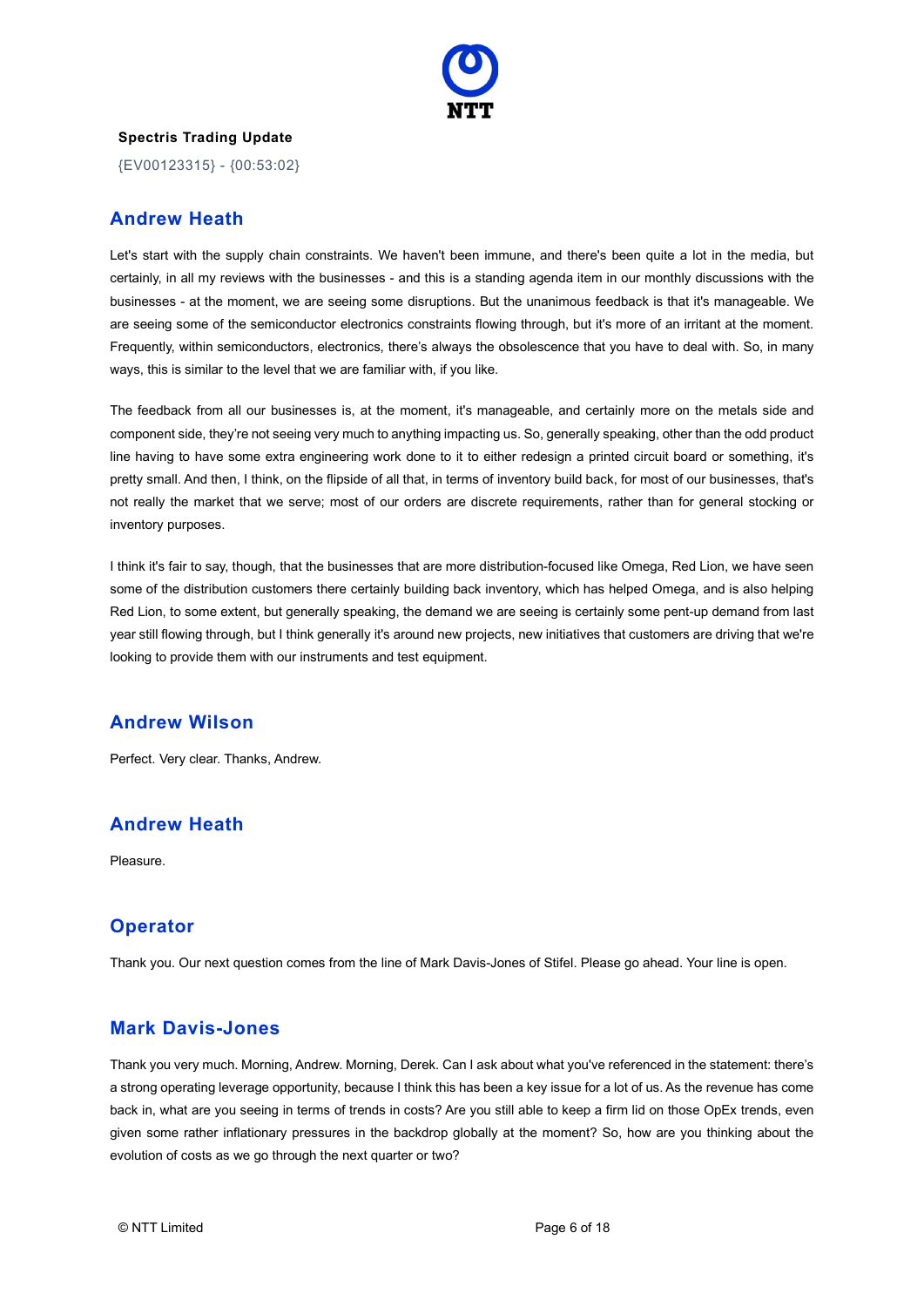

{EV00123315} - {00:53:02}

#### Andrew Heath

Hello, Mark. Great to hear from you. Thanks for your question. Let me open it up and I'll pass it to Derek to pick up on some of the specifics. Certainly, it's not that long ago that we had our full-year results presentation, and we referenced Slide 16 of that deck in terms of the pro forma businesses and what we were endeavouring to do in terms of operating expense and overhead costs for this year. I think, even in a relatively short period of time since then, clearly, we are seeing demand coming back even more strongly than we expected at that point. We are working actively with the businesses in real time, looking at customers' demand, feedback from the market, analysts, economists, and generally seeing a more positive outlook continuing to build. So, as such, we are trying to be agile in how we build back the costs, support the growth, whilst at the same time, being very disciplined around our cost base and not allowing costs to creep back in unnecessarily.

And I'll let Derek just talk about maybe some specifics, but I think the areas that we are watching, certainly, supply input costs, we are starting to see those going up. Equally, in some of the geographies and locations we work, we're starting to see labour costs going up; some of the labour markets regionally are getting quite hot. So, there are pressures on the input costs, for sure. But as we said at the full-year results, we would expect to be able to pass the majority, if not all of that, through on pricing. But Derek, I don't know if you want to just pick up on anything else?

#### Derek Harding

Morning, Mark. The only thing I would really add is, clearly, it's really the volume-related element. If we find ourselves recovering significantly faster than we might have expected, then we will need to put in a little bit of cost into the gross margin, if you like, in order to get that product out of the door, but that should still contribute to the drop-through that we are aiming for. So, from a process perspective, we're almost running a quarterly cheque book internally. There's a huge amount of focus on holding the costs in the right place.

Having gone through all the work that we've done in the last two years of getting cost base right, there's a collective desire amongst all of the teams to keep them in the right place. So, on a quarterly basis, we look out, see what we think is coming. If there's a need to make good cost investment, if you like, in order to meet capacity or meet demand, then we're happy to do that, but seeing overheads and general costs floating back up is not something that we are expecting.

So, the guidance that we gave at the full year was on a pro forma basis. We were at 5:20 last year of costs. We thought that ten of that was temporary from last year, if you remember, so that would come back. We also thought we had around about ten million of inflationary costs that would come in. There's probably a little bit more than that that will come in now, driven by volume, but a little bit of that will depend on how the rest of the year goes. But the overarching shape of trying to drive a strong drop-through is still front of mind and top focus, and we will give you the actual profit numbers when we come to the half year and be able to update on our success or otherwise on that when we show you the half year numbers.

#### Mark Davis-Jones

Great. And I assume that mix probably helps a bit on that, given the strength of Malvern Panalytical as well, given the margins there.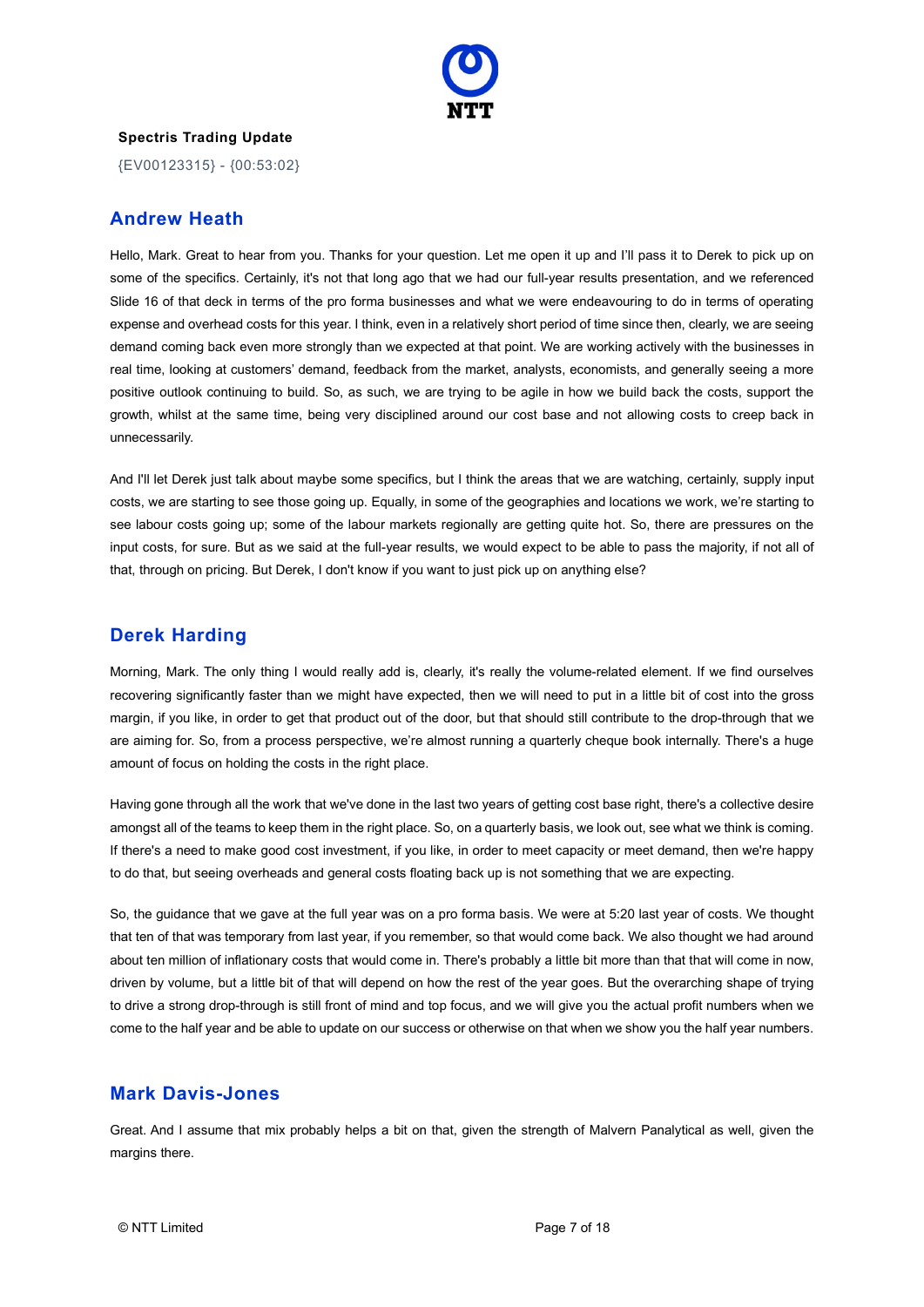

{EV00123315} - {00:53:02}

#### Andrew Heath

Yes, and also, as you look at the quality of the businesses that remain, mix continues to help throughout. So, we announced this morning the ESG business leaving the Group. The margins of ESG are lower than the Group average, so that will continue to contribute, and we'll have a little bit of cost relating to Vibro and Millbrook for the couple of months that we own them, which is not in those pro forma numbers. So, if you actually look at the reported numbers, they'll be a little bit higher because of that. But you're right, the remaining businesses in the Group now are the higher-margin contributors, as well. So, that will also help.

#### Mark Davis-Jones

Great. And one final one from me, if I may. The first time we've heard some positive noises on Omega for quite some time. Is that just the market turning, or is that some sign of the benefits of the changes that you've been making there?

#### Derek Harding

This certainly is being helped by the market coming back, Mark, but also from both a renewed focus, with Amit coming into the business, simplifying what we're doing, getting the business more focused, prioritising the key things that need to be done as well as starting to see some of the benefits of the upgrades to the web platform that we made through the second half of '19 and 2020. So, it's a combination of the two. Clearly, as I said at the full year, we're looking for strong progress in every year, this year.

#### Mark Davis-Jones

Great. Thank you very much.

## Derek Harding

Pleasure.

#### **Operator**

Thank you. Our next question comes from the line of Jonathan Herne at Barclays. Please go ahead. Your line is open.

#### Jonathan Herne

Good morning, guys. Just a few questions from me, please. Firstly, I just wondered if you'd give us a little bit more colour on the order book by division, just essentially, which divisions have the greatest order visibility, and maybe, just in terms of size of order books by division. That would be super helpful. That was the first one.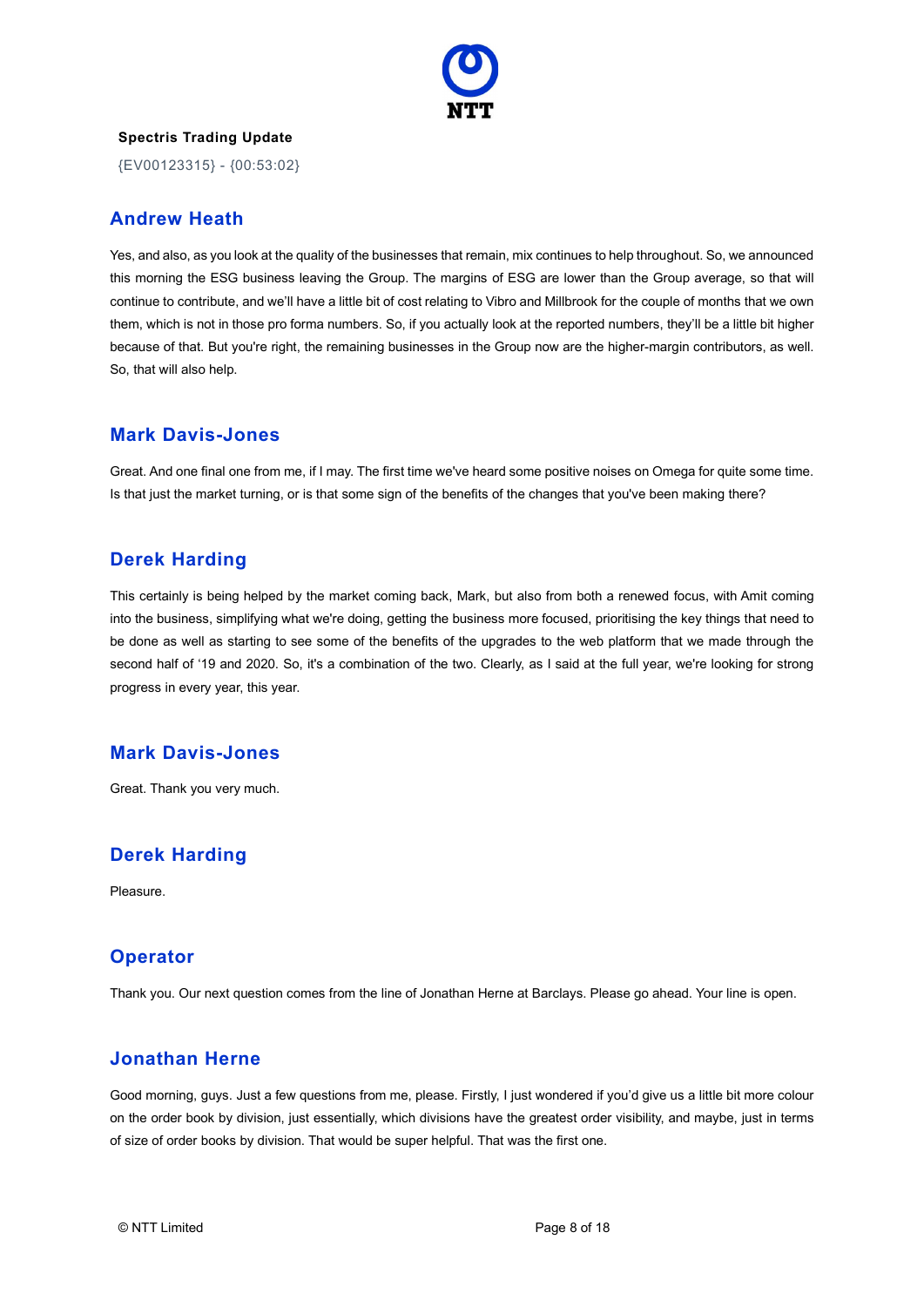

{EV00123315} - {00:53:02}

#### Andrew Heath

I can certainly give you the colour, Jonathan, and Derek maybe just to give you some flavour in terms of the quantums. I'll start with Malvern Panalytical. Here, we have certainly seen really strong recovery in Pharmaceuticals. We are up significantly in the first quarter. We talked a lot about Malvern Panalytical coming into 2020 with the market headwinds of around about 10% down, and then COVID hit, and they were early-cycle because of their exposure into Asia. So, it was a soft comp. But Pharma is up significantly.

And it's not just in Asia; we're seeing strong growth in North America and strong growth in Europe currently. And that's certainly propelling Malvern Panalytical's prospects currently. But equally, on top of that, Metals mineral mining is well up, driven, really, by Asia and China. Again, North America and Europe are still in a bit of a catch-up mode, but we're seeing, as economies come back, then the orders are really starting to flow through from the whole mining segment, helped by high commodity prices.

The other area to touch on within Malvern Panalytical is, as I mentioned earlier, just around academic research, the R&D aspects, universities, research institutes. It's still lower, but we are seeing quite good growth now coming through in Asia, and the decline decreasing generally. So, that's Malvern Panalytical.

Within HBK, machine manufacturing remains really buoyant, our weighing technologies, our sensors for that area. We've upgraded a number of those sensors, launched a number of new sensors over the past 12-24 months. That's certainly helping, and we are seeing continued strong demand through the first quarter, similar to last year.

Also, on the flipside, it's still down quite significantly, but is recovering, but against quite a tough comp. We were actually up, orders-wise, in North America in auto in the first quarter of last year. So, we didn't really see the automotive start to dip until the May into June timeframe last year. So, from a comp perspective, it's a bit tougher to compare, but we are, on a sequential basis, we are seeing automated recovering, and then, within aerospace and defence, we're up slightly there. we have less exposure into commercial aerospace, and the defence and space aspects of the end markets are holding up well. And then, we're seeing growth in electronics, semi-telecom in HBK, as well.

Omega, I touched on already, so I won't repeat myself there. And then, with ISD, PMS is performing really well: strong semiconductor order intake last year; that's continuing, which is driving sales up. But also, as I mentioned, strong demand for their environmental monitoring solutions, instruments, and software into life science, clean room labs to support vaccine development, vaccine manufacturing, in particular, and also the onshoring trend there.

Servomex, as I mentioned: strong in electronics, their healthcare side of the business. Their Hummingbird products are doing well. And we are seeing, from an energy perspective, it's more regionally based as economies come back, but again, up in Asia.

So, I think, hopefully, that gives you a bit of a flavour. Derek. I don't know if you just want to touch on -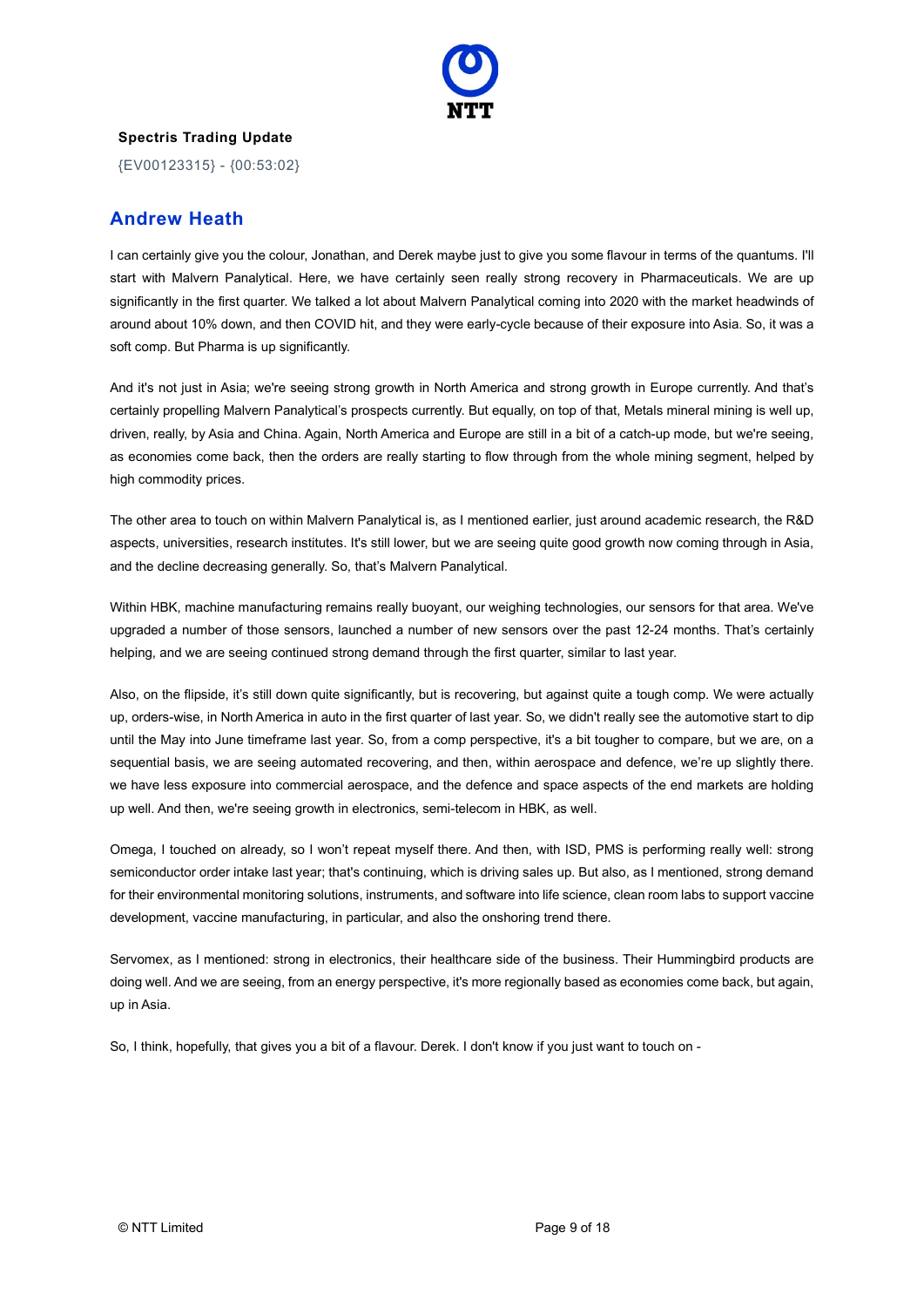

{EV00123315} - {00:53:02}

#### Derek Harding

The only thing I would add is that if you look at the ISD division, excluding the businesses that we've sold, and read that through to the Group, then the orders are actually up by 10% rather than the five in the statement. So, the year on year, like-for-like orders are down in Millbrook and Vibro for the period that we own them; so, that skews it. Actually, when you look at pro forma going forward, it's actually a slightly stronger position than the like-for-like position.

#### Jonathan Hurn

OK. That makes sense. Just in terms of the second question, just in terms of that 5% organic growth, is there some pricing within that? Can you just give us a rough feel for maybe how much is volume and how much is pricing?

#### Derek Harding

I would say it's predominantly driven by volume. There will be a little bit of pricing in there Jonathan, but it was predominantly volume of that sort of scale. We typically try and get a couple of percent pricing to offset the couple of percent cost inflation that we would see, maybe make a little bit of improvement year on year in terms of our gross margins, but the bulk of that drive is volume, and obviously, in the case of Malvern Panalytical, in particular, it's against a difficult quarter one last year, particularly, in Asia.

So, what you're seeing, I think, with the revenue growth and the orders growth, is some lapping of some easier comps, but also actually a good lead indicator in the case of orders of Q2 activity, which is going to be difficult to measure, of course, because the Q2 last year is an even more challenging comp, if you like, or confusing comp, given how tough it was. But I think, fundamentally, you're just seeing volume come through and activity really picking up.

## Jonathan Hurn

OK. That's clear. Thank you. And then, just maybe the last one. I know you're quite limited on what you can say on this, but just in terms of the M&A pipeline, and just looking forward, in terms of the size of the deals, are there still some quite big deals within that pipeline, or are they more in line with the recent ones, the one to 200 million-type size?

## Derek Harding

We continually look at a wide range of opportunities, everything, as I said at the full year, from small bolt-ons, Jonathan, through to businesses the size equivalent to our current platform businesses or slightly larger, if it were a sensible acquisition. At the moment, I would say it's more at the smaller to mid-size of the range is what we're looking at, as more likely opportunities, but prices remain extremely frothy.

So, we've looked at a number. Clearly, we've signed Concurrent Real-Time. We're excited by that. There are a couple of others we've looked at this year that we declined to participate or pulled out just because the pricing expectations are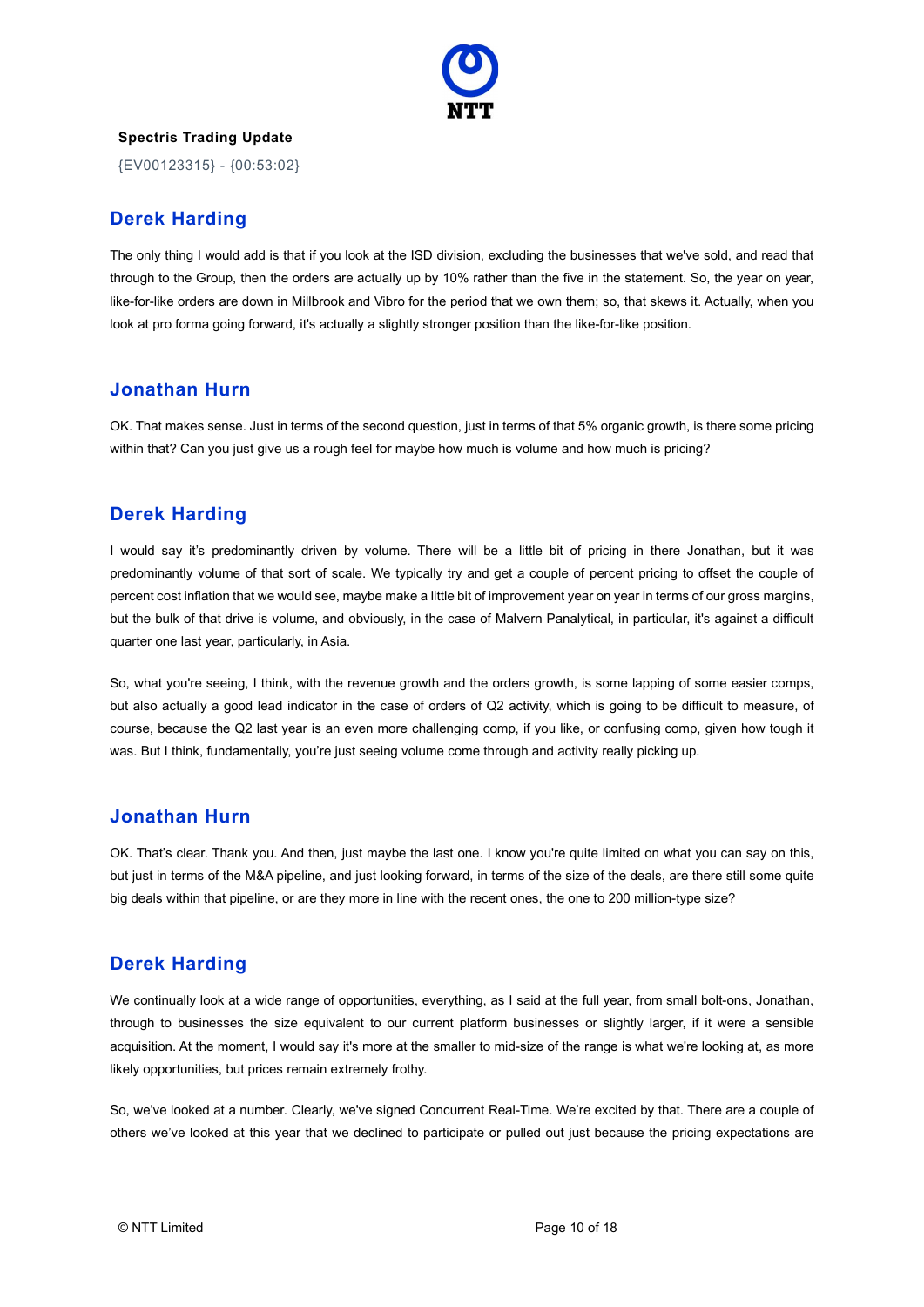

{EV00123315} - {00:53:02}

getting too high, but it's something that we absolutely continue to look at as part of executing on the strategy, but keeping our capital discipline is important.

#### Jonathan Hurn

That's very clear. Thank you, guys.

#### **Operator**

Thank you. Our next question comes from the line of Robert Davies at Morgan Stanley. Please go ahead. Your line is open.

#### Robert Davies

Morning. Thanks for taking my questions. My first one is just around some of the trends you're seeing in Asia. I know you mentioned China was up more than 50%. Just to be curious, what was the growth comp that that was bumping against from last year? And then, just maybe within Asia, could you just give us a little more colour on some of the different countries of where you've seen those pockets of strength outside of China. That was my first question. Thank you.

#### Andrew Heath

Morning, Robert. Good to hear from you. China last year was significantly down, mainly as a consequence of being impacted both by Chinese New Year happening in January, then lockdowns through all of February, March and into April. So, from a comp perspective, it was easier, but just as I look at the numbers, we've more than compensated for that in the first quarter of this year. 50% growth in China more than offsets what was maybe nearer 30% decline last year.

#### Robert Davies

Thank you. And then, my other question was just more around the portfolio. Has anything over the last six months changed your ideas about the type of businesses you could sell that maybe the value that you can sell? You mentioned some of the assets you were looking to buy you turned down because the price was high. I guess you're in the position where you're also trying to sell assets. Have you seen an upward move in the value of some of the assets you are looking to sell, or no significant changes in terms of your disposal values that you are working on?

#### Andrew Heath

I think the market has definitely continued to move towards being much more of a sellers' market from a price-expectation perspective, multiple-expectation perspective over the last 12-24 months, for sure, which is helpful. But in terms of the disposal programme that we identified back in 2019 is still the programme that we are continuing to execute on. We did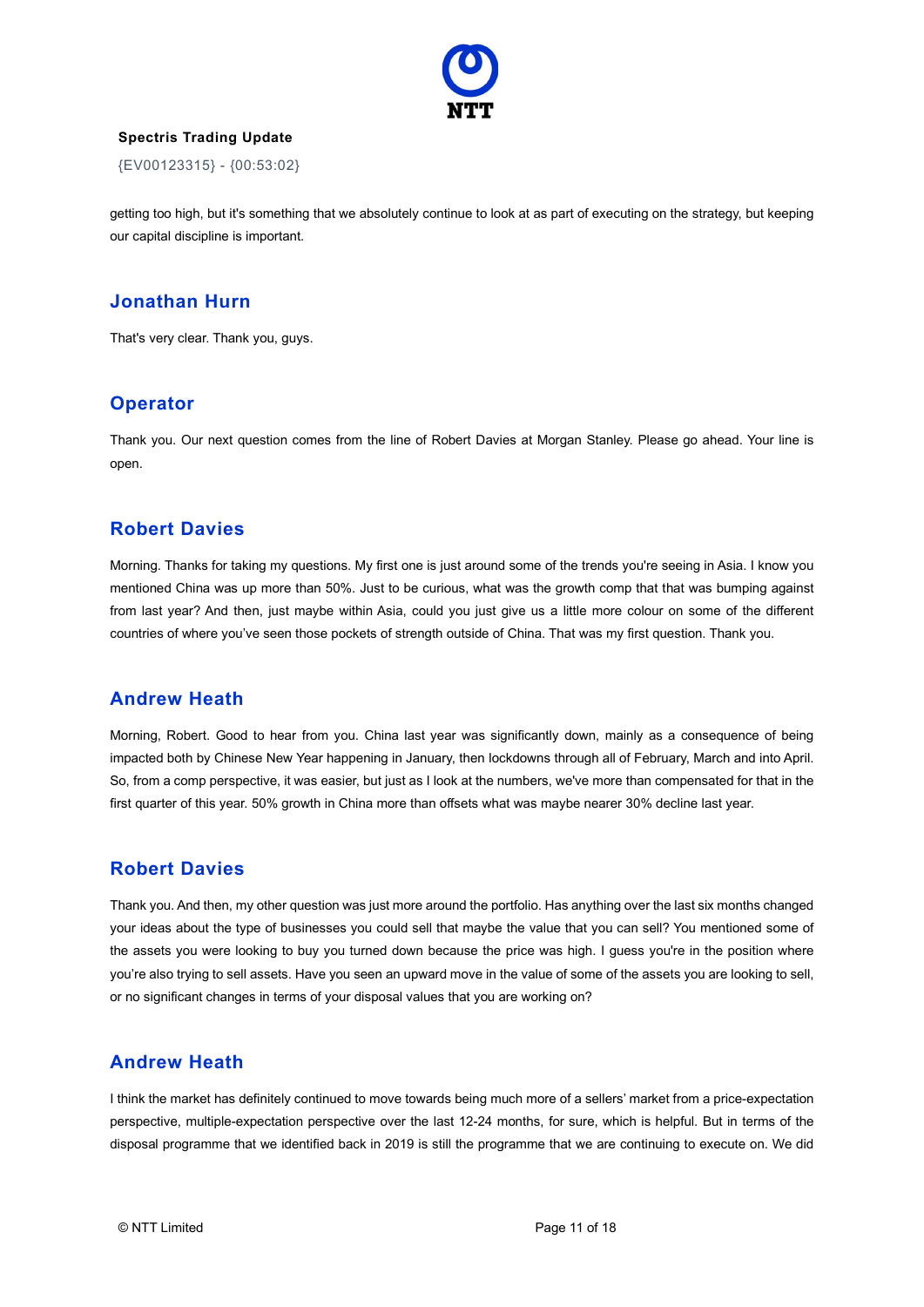

{EV00123315} - {00:53:02}

review all of those decisions last year, and confirmed that our analysis from '19 still held true in terms of those businesses that we wanted to invest in, where we saw we had the best growth prospects, the best margin prospects, the greatest value creation prospects versus those that were exposed either to industries or in markets where we didn't see the growth coming through, or we just didn't see the position of the business to be as attractive. So, when we repeated that analysis last year, we came to the same conclusion. So, we continue to execute on the disposal programme that we, effectively, identified at the Capital Markets Day back in '19.

## Robert Davies

And then my final question was just around Malvern. You called out Pharma as being a particular point of strength. Just being curious, within the trend you're seeing in Pharma, is there any way of disaggregating the strength you're seeing in vaccine-related production versus underlying Pharma? Is there any way to give us any colour? I guess the question is how much of the boost is coming from vaccine-related production and response versus everything else? If that's even possible to split out?

#### Andrew Heath

It's not easy or even possible for us to split it out. It is certainly helping, but Malvern Panalytical traditionally has been more focused around these small molecule drug development activities, and clearly, the gene therapies, protein-based drug therapies, the larger molecules, the biologics has been an area of focus for us. So, we are getting stronger penetration of our Mastersizer, Zetasizer products into those areas, as well as some of our software solutions, like the Amplify Analytics that I spoke about.

So, certainly, the vaccine development production, viral vector manufacturing, the trended onshoring is all helping, and there's been a lot of government money that's gone into these mRNA drug development programmes, as well. And the fact that they've been successful has accelerated that whole activity by, it must be, years. So, that's stimulating demand in that area, as well. So, we're seeing across the board, really strong demand, clearly boosted by the whole vaccination programme. But equally, more generally than that, as well.

## Robert Davies

Thank you. That's great. Thanks.

## **Operator**

Thank you. Our next question comes from the line of George Featherstone at Bank of America. Please go ahead. Your line is open.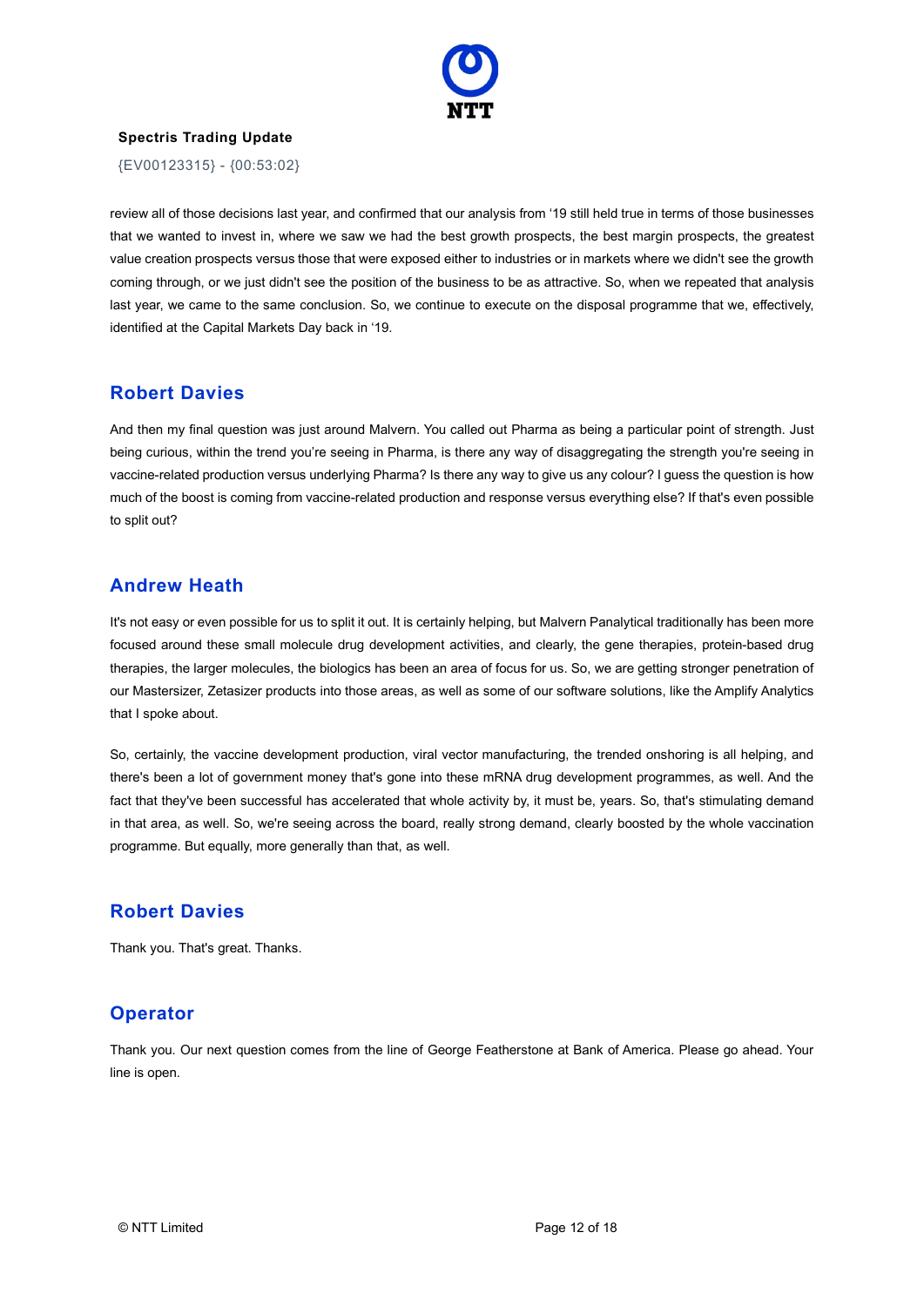

{EV00123315} - {00:53:02}

## George Featherstone

Morning, Andrew. Morning, Derek. Thanks very much for taking my questions. First one would be: can you talk about the investment appetite among your customers at the minute? Are there any regions or markets where you'd expect customers to be increasing capacity and investment levels?

## Andrew Heath

Morning, George. In terms of investment appetite, we just talked about Pharma; we're seeing a lot of the investment going into that. But equally, semiconductor and electronics are seeing significant demand, both at the machine tool manufacturing level; that certainly helped Omega at the end of last year and through Q1. Omega sales up in Asia, South Korea in particular, have been driven by a lot of machine tool manufacturing for semiconductor fabs.

But equally, our particle measuring systems business and Servomex have seen strong sales into that whole semiconductor sector. I think, given the shortage in semiconductors, we've seen the announcements by the likes of TSMC and Samsung and Intel in terms of responding to that capacity. And then, additionally, some onshoring into North America driving really strong demand. So, that's another area that's going well.

And then, machine manufacturing continues for us to remain very positive. So, I'd say that they're the three stand-out areas. And within the R&D academia, automotive markets, they're recovering. And then, metals, minerals, mining, as I said earlier, is a bit more regionally based. As we've seen economies coming back, then we're seeing that whole activity coming back, but it is flowing from region to region, certainly very strong currently in Asia, China, in particular, for us.

## George Featherstone

That's great. Thanks for the colour. And then, maybe going back to the pricing questions. Is there any potential for you to raise prices again during the year to offset some cost inflation, if that's ahead of expectations? It's just that we've heard from a number of industrial companies that that might be a possibility.

## Andrew Heath

Yes, it is absolutely a possibility, and it's a discussion that we are having with the businesses, in fact. Typically, we put our prices up either at the end of the year or at the end of the first quarter, just depending on which business and what they've historically done. But for most of our businesses and industries, it's not out of the question that you are limited to just one price rise a year. That's very much within our control. You do it carefully and with great consideration, with an eye to making sure that you're not upsetting your customers, but as I said earlier, we feel that we still retain good pricing power.

And with the demand we are seeing in a lot of our end markets, pricing is always a consideration for customers, but it's typically not in there for most of our businesses; it's not in their top three or four buying criteria. And when demand is high, capacity is maybe a bit constrained, then pricing gives us greater pricing power off the back of that. So, if we see our input costs going up greater than we anticipate, then that is an arrow in the quiver that we can use this year.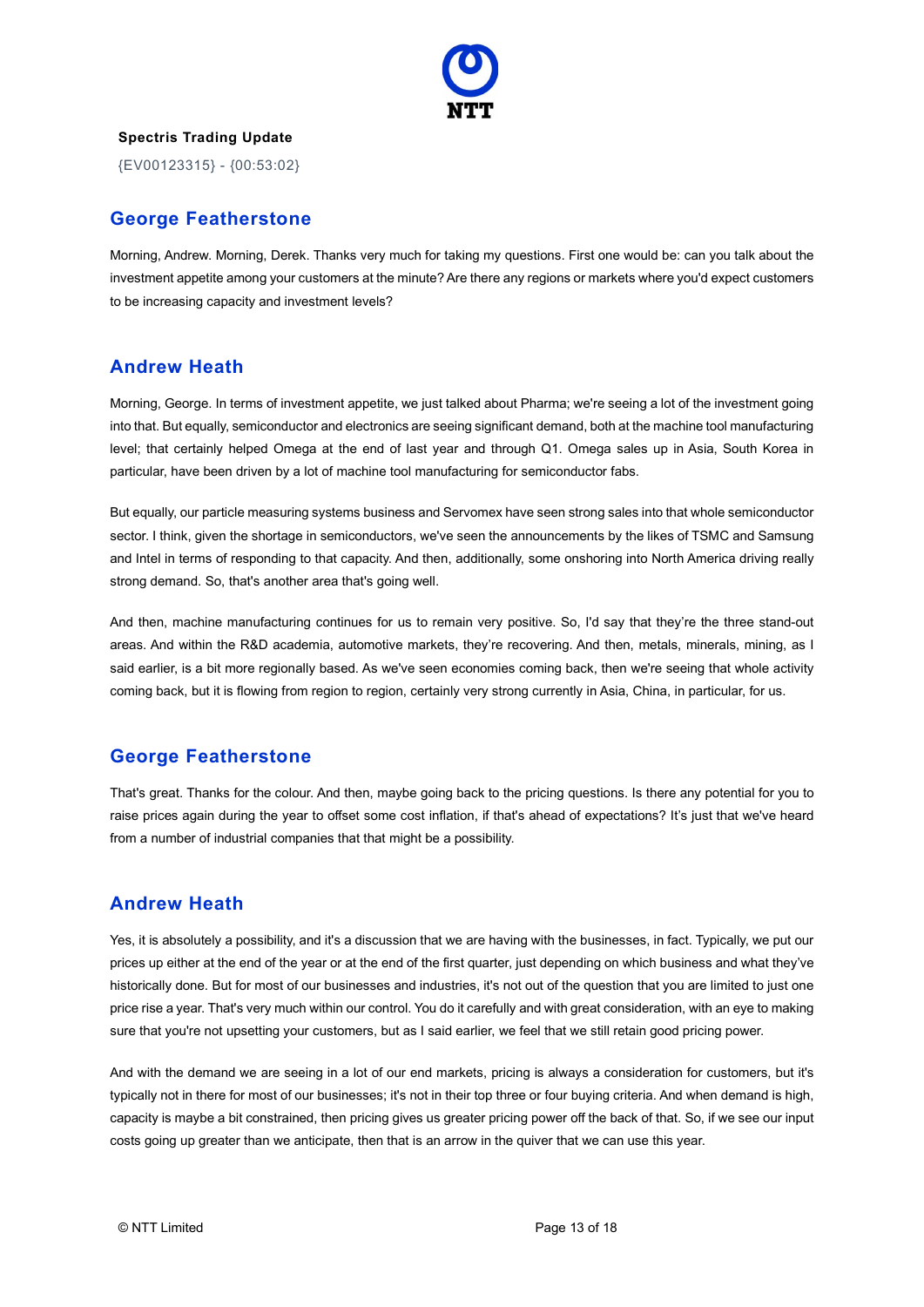

{EV00123315} - {00:53:02}

#### George Featherstone

Brilliant. Thanks a lot.

#### **Operator**

Thank you. And we have one further question in the queue so far. So, just as a reminder to participants, if you do wish to ask a question, please dial 01. The next question comes from the line of Michael Tingle at HSBC. Please go ahead. Your line is open.

## Michael Tyndall

Morning, gents. Just a couple from me, if I may. You've mentioned new products at MalPan and new products at HBK. Is it possible at all to try and split out how much of your performance is potentially market share gains versus the actual overall market recovery? Just trying to link the two together. And then, the second question, and maybe I'm reading too much into this, is if I think about your disposals and your acquisitions, you're acquiring software businesses and disposing of manufacturing or physical assets. Is that a deliberate strategy, or is that just coincidence in terms of what was available at what time?

## Andrew Heath

OK. Good to hear from you, Mike. Thanks for your questions. Let's start on the new products point. For us to be completely candid, we need to be highly definitive on market share gains. It is not easy because, typically, we're selling to a broadbased market of many, many customers. We have very low customer concentration really in all our businesses and that's something that we like and is part of the business model that we like to see in our businesses.

And typically, there aren't any single or any industry analysts out there who are asking all of the suppliers to provide monthly, quarterly data that lets you compare with all the competitors, and work out who's doing what. So typically, what we do is we correlate against our peers' and competitors' Q1 or quarterly trading results, and we're not yet there, we will need to see people reporting. But certainly in the reviews that Derek and I have with the businesses, it's one of the topics that we are always reviewing.

And certainly on a qualitative basis, the sense in all the businesses is that of the product launches that's come off the back of the strategy review and the focus on the end markets which we think have the highest growth and are the most attractive, where we've launched targeted products and services solutions, we are getting good traction, and things like the Zetasizer Advance in Malvern Panalytical is getting us into some of those bio-pharma applications that we weren't into before. Clearly, in HBK, that whole e-drive, e-grid drive-by noise for electric vehicles is all a new market, and we've had very tailored products, and we feel we're getting really good penetration there. PMS, I think, definitely the market leader in terms of the size of particles they can measure down to, and performed really well.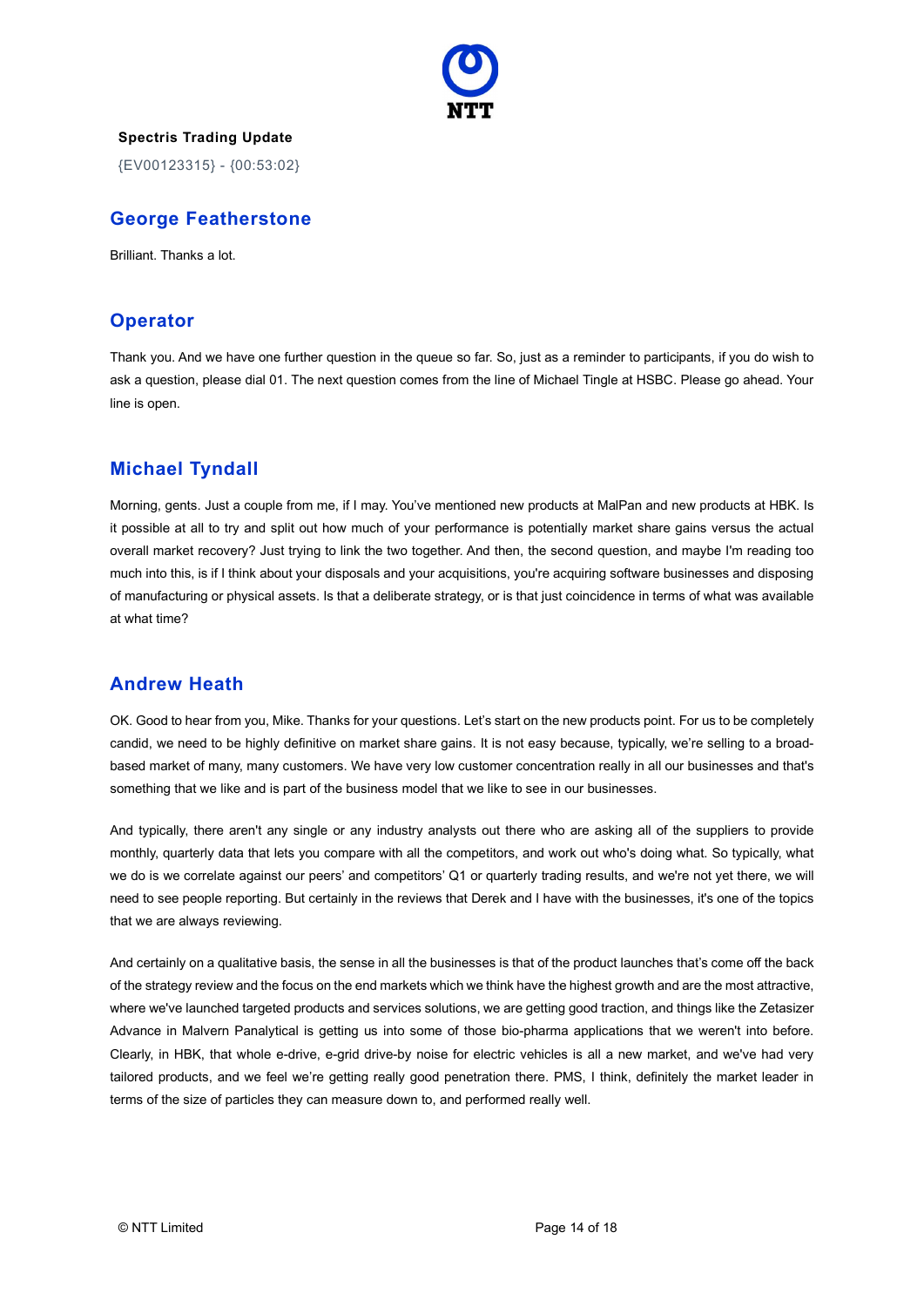

{EV00123315} - {00:53:02}

When we compared ourselves at the end of the year against a lot of the competitor companies for the platforms, our sense was that we are taking share. And I can't really be more definitive than that. So, we absolutely feel that we're getting a big boost from the market coming back strongly, but on top of that, what's driving our organic growth, if you strip out Millbrook and you strip out Brüel and Kjær Vibro from the Q1 results, we actually got 6% sales growth, rather than the 5% like-forlike that's in the press release. So, 10% order growth, 6% sales growth. Our sense is that we are growing ahead of the market.

So, that's your first question. Then, on the disposals acquisitions: is it software versus manufacturing? Not necessarily. Clearly, we like software. We like simulation, services. But as I made very clear at the Capital Markets Day back in '19, we are looking at acquisitions that are highly synergistic to our existing platforms or potential platform businesses. We're looking at, again, the high growth parts of their end markets where we think we can deliver best value over time. So, obviously, software, simulation, services, typically, are our high growth areas. So, that is an area that we'd focus on.

But equally, if we see good opportunities to expand our product offering, our instruments, our test equipment, our sensors, then, if we think that also makes sense, then we would be very happy to scale up our businesses that way, as well. What is being proven out is that for us, where we have premium products with precision at the highest levels, there is a strong demand for that sort of type of equipment. And as we've talked, we have good pricing power, as well. So, lots to like about it. So, to summarise, yes, software, services absolutely is part of our acquisition pipeline, but equally, we would look at scaling up in our sensors, products, test equipment, instruments, as well.

## Michael Tyndall

Got it. Thank you.

## Andrew Heath

Pleasure.

## **Operator**

Thank you. We've had a couple more questions come through. The next is from the line of Harry Philips. Please go ahead. Your line is open.

#### Harry Philips

Good morning, everyone. Just a couple of questions from me. Two rather difficult ones to answer, but in terms of Industrial Solutions, how aggressive are you in terms of selling the businesses? Are there books out there, or are you waiting for someone to knock on the door to start a process? Obviously, trading in Q1 ahead of expectations, but there's no followthrough in terms of guidance or whatever. So, how should we interpret that particular comment?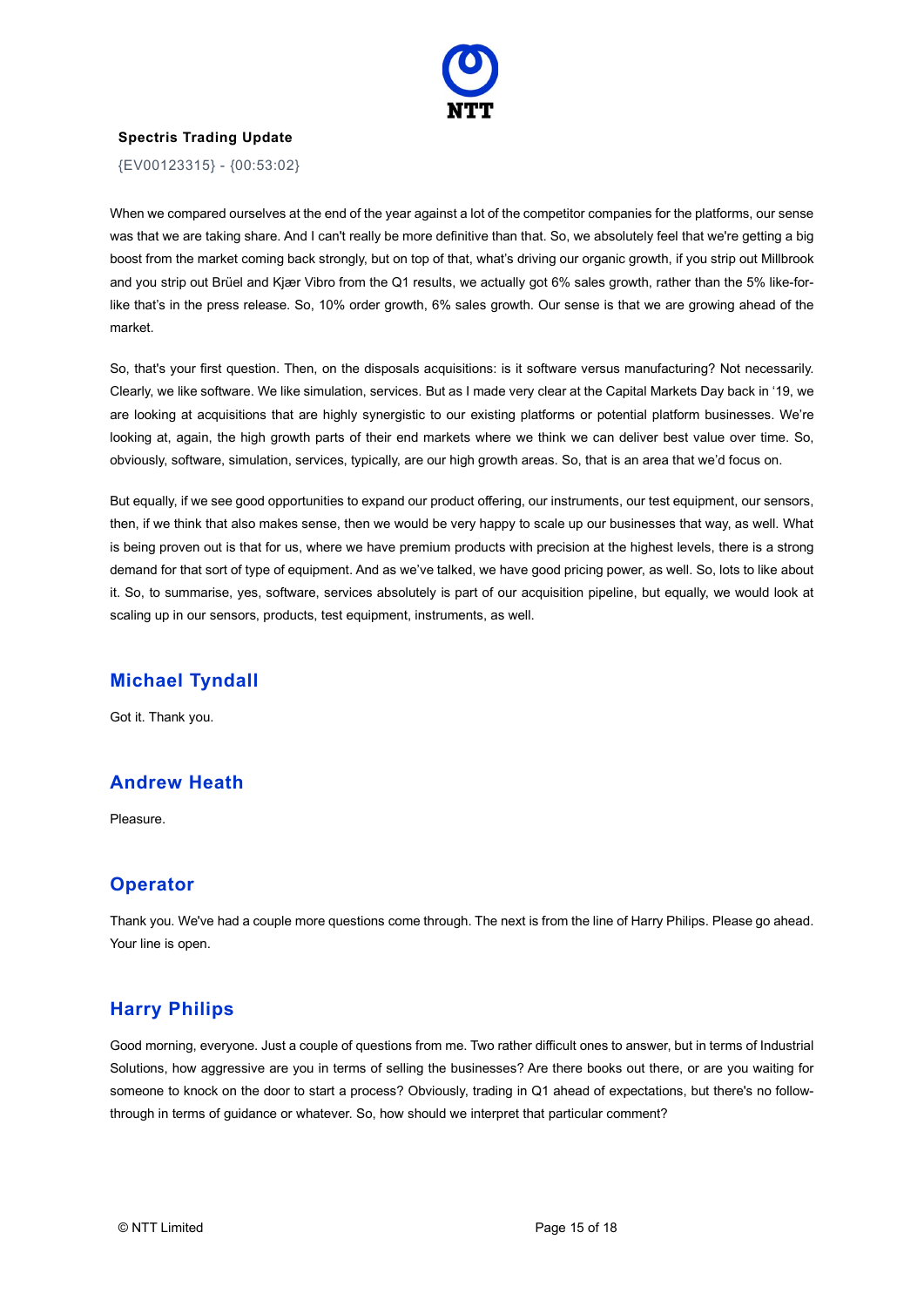

{EV00123315} - {00:53:02}

#### Andrew Heath

OK. Morning, Harry. So, for ISD and how aggressive are we, we've basically been running a well-organised, planned disposal programme. So, we have done all the preparation work and run the processes accordingly in a phased approach over the last 18 months, and that continues, as we indicated previously. We will be looking to sell another couple of businesses this year. We've completed ESG, or we've signed ESG this week fairly quickly. And we've said we've got one more business that we're looking to complete the disposal of this year. So, that process is running as we speak. It's been a well-organised activity by our M&A team.

Just in terms of expectations for the year, yes, we haven't provided any particular guidance for the full year, albeit certainly, the order intake from Q4 absolutely supported Q1. The strong order intake in Q1 underpins growth in Q2; that recovery is well underway. There's, clearly, some concerns out there in terms of uncertainty around just how COVID may develop. We're seeing on a global basis cases at an all-time high. It doesn't necessary feel like that sitting in the UK, but Brazil, India are really suffering. Canada's got increased levels of restrictions and lockdowns. Certain parts of Europe are doing the same thing.

So, there's still some uncertainty out there, new variants, but on the basis that the vaccination programmes continue to roll out well and they're successful and the new variants don't cause any issues, then certainly, we see the recovery continuing, as we say in the statement, see the momentum carrying on, and the only other key point I'd bring out is a comment around strong operating leverage opportunity. We are reiterating what we said at the full year. As we talked earlier on the call, we're carefully controlling the costs; that's a key consideration in all our decisions as we respond to the market recovery, and we will balance the recovery with our cost growth to make sure we get a good drop-through. So, I would hope that gives you sufficient in terms of how we are seeing things and our expectations.

## Harry Philips

That's great. Thank you very much indeed.

## **Operator**

Thank you. And we've had one final question come through. That's from the line of Zing Lu of UBS. Please go ahead. Your line is open.

## Xing Lu

Hi. Morning. Thank you for taking my questions. I have a couple, please, and I missed part of the call. So, if you've already answered them, apologies if I'm asking them again. But the first question is on how much of sales visibility actually do you have from current backlog? You mentioned that you have good backlog going into Q2, but any colour on visibility on sales would be great. And also any colour by division.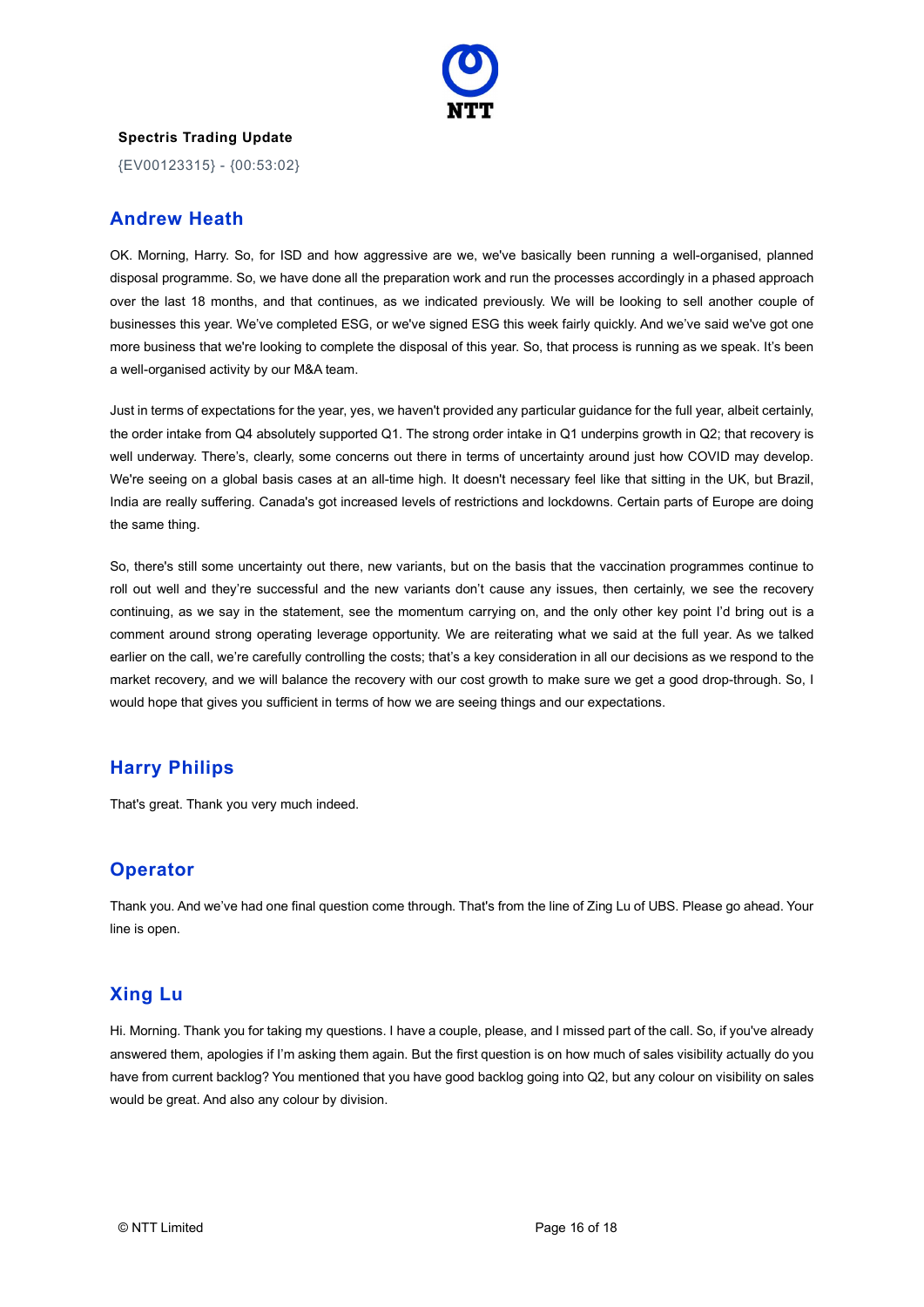

{EV00123315} - {00:53:02}

A second question is on academic research. Could you maybe elaborate a little bit on how much was it down in the quarter, and any colour on the pace of recovery there. And my last question is on China. Obviously, really good growth and probably good growth across the board for both you and your competitors, but generally on the market itself, how do you see the competition actually be developing in the past, let me say few quarters or the recent years, and then, also going forward do you actually see really competition intensifying in this market? That will be my three questions. Thank you very much.

#### Andrew Heath

OK, Zing Lu. Good to hear from you. Sales visibility. Typically, for Malvern Panalytical, HBK, we have good three, four months of visibility. Likewise, PMS, Servomex, again, that's the typical level of visibility that we have. Omega, Red Lion, being more distribution focused, it's much shorter term, but equally, if you look at those businesses, we've got good intel through the distribution network that we use in our own sales channels, as well. So, coming into a quarter, we have a pretty good idea of what the next quarter's prospects are going to be.

So, what we said at the end of last year: the strong Q4 order intake and what's happened in Q1. The Q4 order intake certainly underpins the first quarter this year, and actually, with the book and turn business that we are able to win through Q1 as well, we beat expectations going into Q2 off the back of strong order growth and order backlog. Building it through the first quarter of this year underpins Q2. Beyond that, then we start to use more voice of customer, industry reports, and our own salesforce to determine what we believe, then, the forecast will be for the rest of the year.

In terms of academia and your point on academia, to some extent, it was quite a tough comp., Q1 to Q1. We saw China turn down, but really didn't get Europe start again to lockdown in March last year, North America more in April. So, a lot of the R&D sales have been pretty strong for us all the way through '19 and coming into the first bit of '20. And we really saw the impact through April, May, June, July, through to the November time frame. And then, things starting to recover from there as, certainly, the Asian economy started to return. So, it's an improving trend, as we said. We're still 4% down from where we were, but we're seeing double-digit growth in Asia currently in that academia market.

And then, in terms of your question on China conditions, I'm not really sure I fully understand the question, but clearly, all our businesses are performing really well in China and Asia generally at the moment. But we are very conscious of both Western and, in particular, local competition in China, and making sure that we have a compelling offering there. And given the importance of China as a market, we're spending quite a lot of time internally also considering how best we serve China going forward, given, certainly, some of the ongoing tensions that exist between, certainly, the US and China, and Europe and China, albeit it's been less profile since the change of administration in the US. It's still something that we have to deal with, and we are actively working on making sure we have a strong route to market within China and also the other markets that China serves from there as well.

## Xing Lu

Thank you very much.